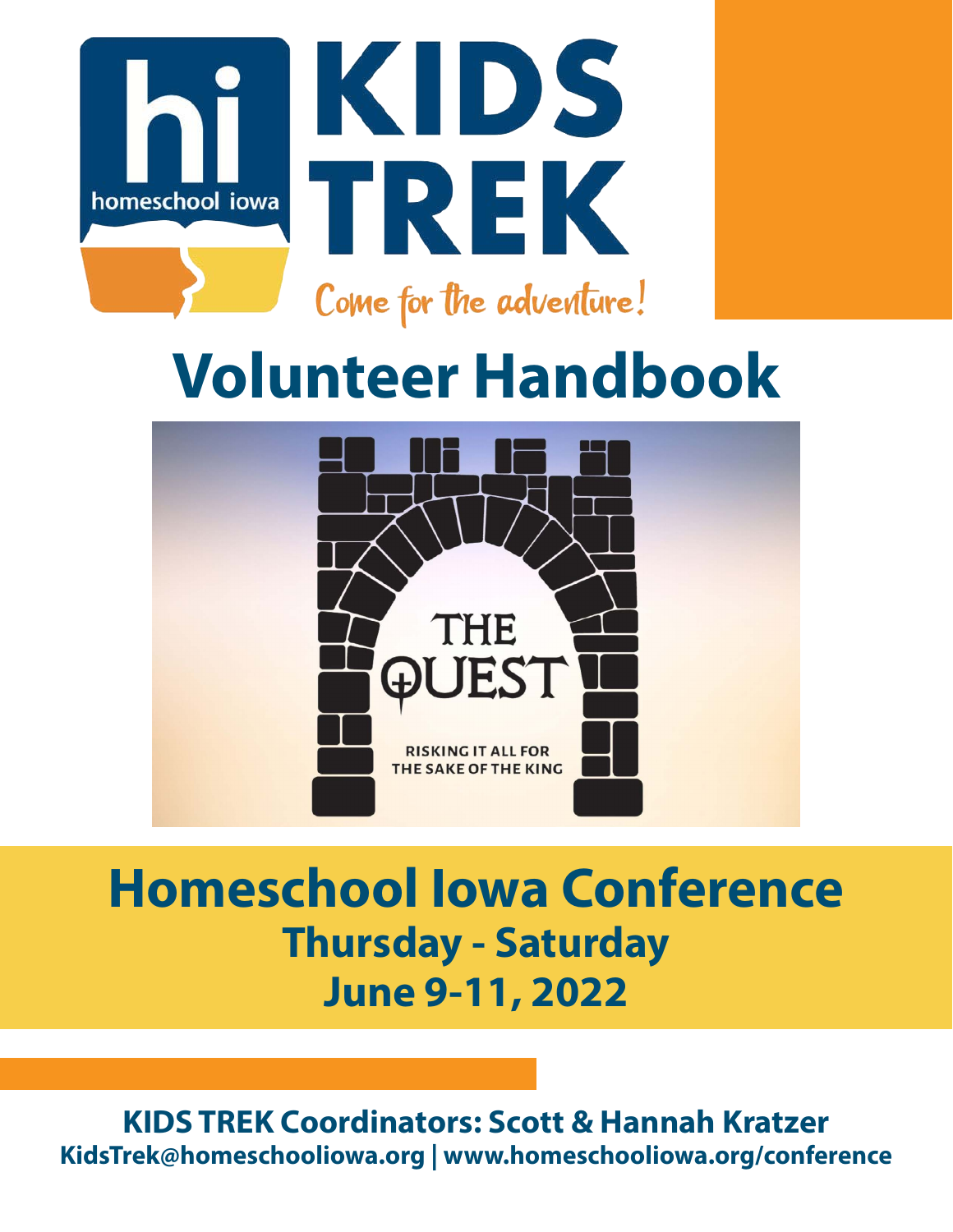## BENEFITS & REQUIREMENTS



his de la proposa de la proposa de la proposa de la proposa de la proposa de la proposa de la proposa de la proposa de la proposa de la proposa de la proposa de la proposa de la proposa de la proposa de la proposa de la pr **homeschool iowa**

> **This year's KIDS TREK program will present:**

**THE QUEST:**  *Risking It All for the Sake of the King*

#### **LESSONS INCLUDE:**

*Answering the Call to Follow Christ Pride Goes Before a Fall The Heart of the Matter Resisting Temptation Selfless Living Grumble or Grateful Pursuing the Greatest Treasure Investing in the Lives of Others*

Join the KIDS TREK Team to be a part of this effort! The Homeschool Iowa Conference would not be possible without our tremendous volunteers – especially our *amazing* KIDS TREK Children's Program volunteers!

If you have two willing hands and a servant's heart, we want you to join our team!

Our KIDS TREK Children's Program theme this year is "The Quest: Risking It All for the Sake of the King."

### **VOLUNTEER REQUIREMENTS**

• Be 18 or older and either a current Homeschool Iowa member, a homeschool graduate, or an adult who has demonstrated dedication toward homeschooling

*OR* 

• Be at least 14 years old by June 1, 2022, with at least one parent who is a current Homeschool Iowa member and will attend the 2022 Homeschool Iowa Conference

• Attend training and assist with KIDS TREK setup on THURSDAY, June 9, from 11:00am-5:00pm.

- Serve at the Children's Program ALL day, BOTH days, FRIDAY & SATURDAY, June 10-11, from 7:30am-5:00pm.
- $\cdot$  Be able to stay for at least  $\frac{1}{2}$  hour past the end of the last session on Saturday for tear-down and clean-up
- Complete the volunteer application and background check application on or before June 1.

### **VOLUNTEER BENEFITS**

In gratitude for service to homeschool families of Iowa, our Children's Program Volunteers receive the following :

- Lunches provided for setup and training on June 9
- Lunches provided during the program on June 10-11
- KIDS TREK volunteer t-shirt
- Experience being part of an amazing team of volunteers
- A fun-packed weekend opportunity to serve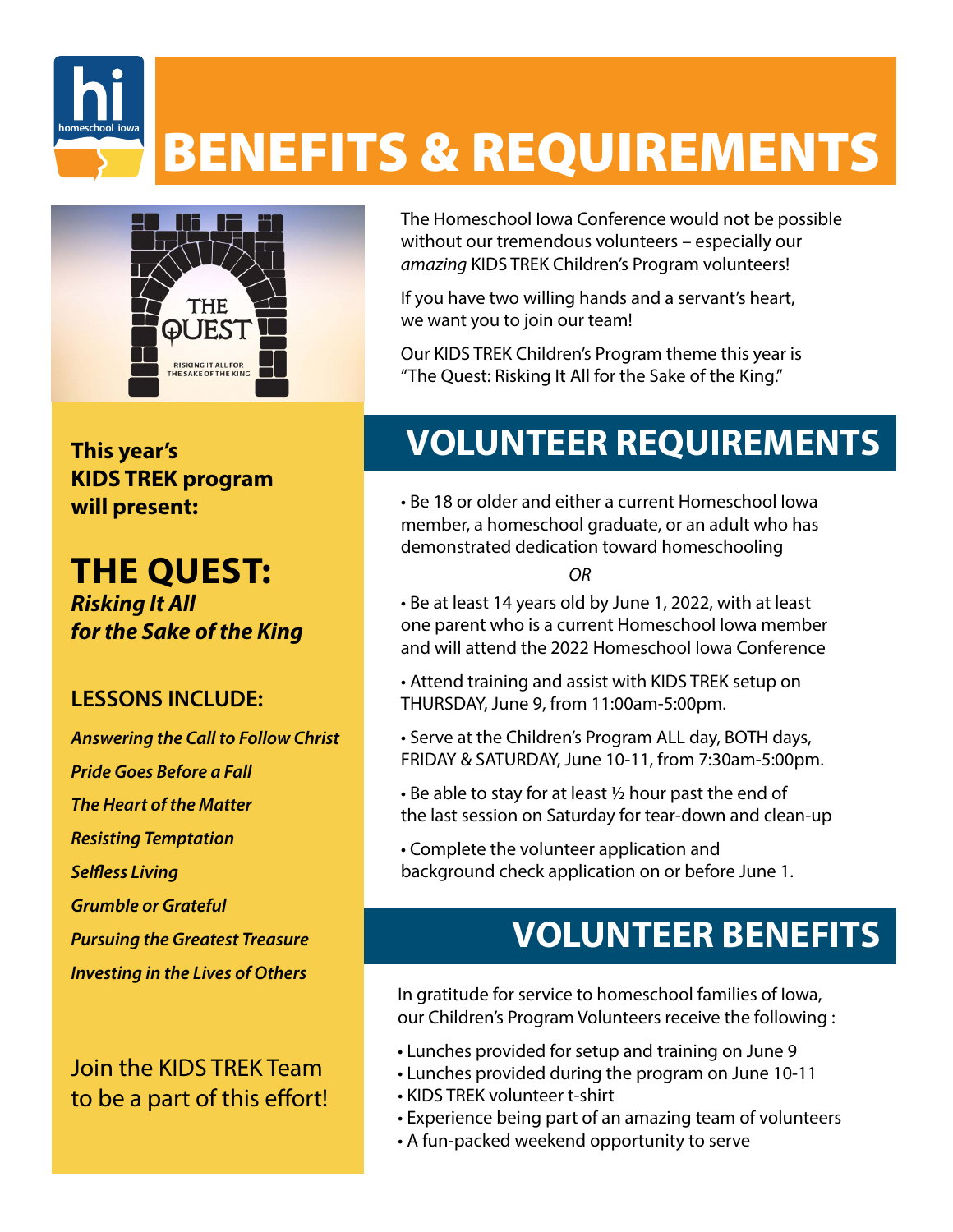# DATES | TIMES | LOCATIONS

| <b>Conference Dates</b>        | Thursday, June 9 (setup & teacher training)<br>Friday, June 10 - Saturday, June 11 (program)                                                                                                                                                                                                                                                          |
|--------------------------------|-------------------------------------------------------------------------------------------------------------------------------------------------------------------------------------------------------------------------------------------------------------------------------------------------------------------------------------------------------|
| <b>Conference Site</b>         | Mid-American RecPlex<br>6500 Grand Avenue, West Des Moines, IA 50266                                                                                                                                                                                                                                                                                  |
| <b>Children's Program Site</b> | To ensure the safety of the children attending<br>the Homeschool Iowa KIDS TREK Children's Program,<br>the program location is only released to conference staff,<br>approved program volunteers, and parents of program children.<br>All KIDS TREK Children's Program volunteers are expected<br>to maintain this information in highest confidence. |
| <b>Volunteer Service Hours</b> | Thursday: 11:00am - 5:00pm<br>Friday & Saturday: 7:30am - 5:00pm<br>Note: KIDS TREK child registration check-in opens at 8:00am.<br>Volunteers should arrive 30 minutes before child check-in begins.                                                                                                                                                 |

### **ADVANCE TRAINING & THURSDAY SETUP**

his de la proposa de la proposa de la proposa de la proposa de la proposa de la proposa de la proposa de la pr<br>De la proposa de la proposa de la proposa de la proposa de la proposa de la proposa de la proposa de la propos<br>

Thursday, June 9, is a team training day for the KIDS TREK program. This training will be held on-site and will include leadership guidance, team-building exercises, child protection training and instruction regarding memory verses, curriculum, songs, and games for "The Quest.". Advance teacher training may be provided via Zoom or Google Meet ahead of the conference.

The drama team will have a separate schedule coordinated by the drama director.

Parents of volunteers are welcome to stay and observe the training sessions and setup.

*This is a required work day for all Children's Program volunteers.* 

### **VOLUNTEER BACKGROUND CHECKS**

For the safety and security of all Homeschool Iowa attendees and their children, Homeschool Iowa KIDS TREK Children's Program volunteers 16 years of age and older will be required to comply with a third party background check.

Due to the nature of the world we live in, those who refuse to comply will not be allowed to participate as volunteers.

Homeschool Iowa utilizes a secure Christian organization to perform these background checks.

Visit **<https://www.ministryopportunities.org/Application.aspx?oid=30015>** to fill out your background check application by the **June 1 deadline**.